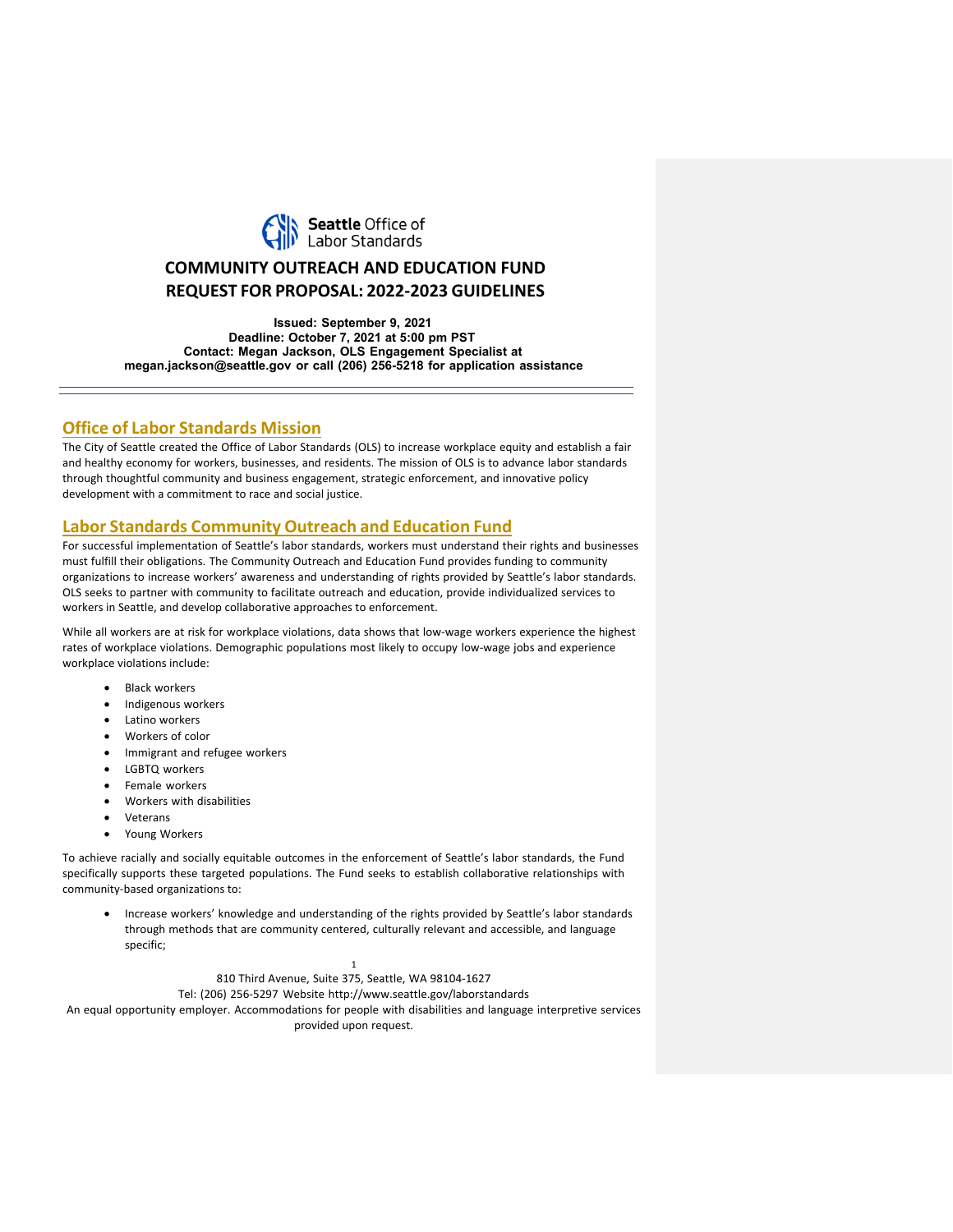- Expand workers' access to resources to enforce labor standards and ensure their rights are protected; and
- Build capacity among community organizations to provide labor standards services and information to a diverse range of workers.

OLS is committed to ensuring racial and social equity in the administration of the Fund, and relies on the following guiding principles:

- Support communities most impacted by labor violations by partnering with organizations who work in these communities and have their trust;
- Build capacity within organizations that work to eliminate racial and social inequity in the community by providing training and technical support;
- Engage communities through language-specific and culturally appropriate outreach and education by providing organizations with translated vital documents; and
- Communicate consistently with organizations to address barriers, progress, best practices, and lessons learned that result from the funding process.

## **Seattle's Labor Standards Ordinances**

The Office of Labor Standards is responsible for educating businesses and employees, as well as enforcing, 17 different labor standards. They are:

- 1. Paid Sick and Safe Time [Ordinance](https://www.seattle.gov/laborstandards/ordinances/paid-sick-and-safe-time) (PSST), requiring employers to provide paid leave for absences due to medical conditions, domestic violence, or other critical safety issues;
- 2. Fair Chance [Employment](https://www.seattle.gov/laborstandards/ordinances/fair-chance-employment) Ordinance (FCE), restricting how employers can use conviction and arrest records during the hiring process and course of employment;
- 3. Minimum Wage [Ordinance](https://www.seattle.gov/laborstandards/ordinances/minimum-wage) (MW), establishing a minimum hourly wage that rises with the annual rate of inflation;
- 4. Wage Theft [Ordinance](https://www.seattle.gov/laborstandards/ordinances/wage-theft) (WT), requiring employers to pay all compensation owed to workers (including wages and tips);
- 5. Secure [Scheduling](https://www.seattle.gov/laborstandards/ordinances/secure-scheduling) Ordinance (SS), establishing predictable scheduling requirements for large retail and food service establishments;

#### **Hotel Employee Protections Ordinances (HEP):**

- 6. Hotel Safety [Protections](https://www.seattle.gov/laborstandards/ordinances/hotel-employee-protections/hotel-employees-safety-protections-ordinance) Ordinance, requiring employers to take measures to prevent, address, and respond to violent or harassing guest conduct.
- 7. Improving Access to Medical Care [Ordinance,](https://www.seattle.gov/laborstandards/ordinances/hotel-employee-protections/improving-access-to-medical-care-for-hotel-employees-ordinance) requiring employers to make monthly healthcare expenditures to, or on behalf of, covered employees to increase their access to medical care.
- 8. Hotel Employees Job Retention [Ordinance,](https://www.seattle.gov/laborstandards/ordinances/hotel-employee-protections/hotel-employees-job-retention-ordinance) requiring employers to provide advanced notice to covered employees of changes in ownership and requiring the incoming employer to retain covered employees for a certain time after the change in ownership.

2 810 Third Avenue, Suite 375, Seattle, WA 98104-1627

Tel: (206) 256-5297 Website <http://www.seattle.gov/laborstandards>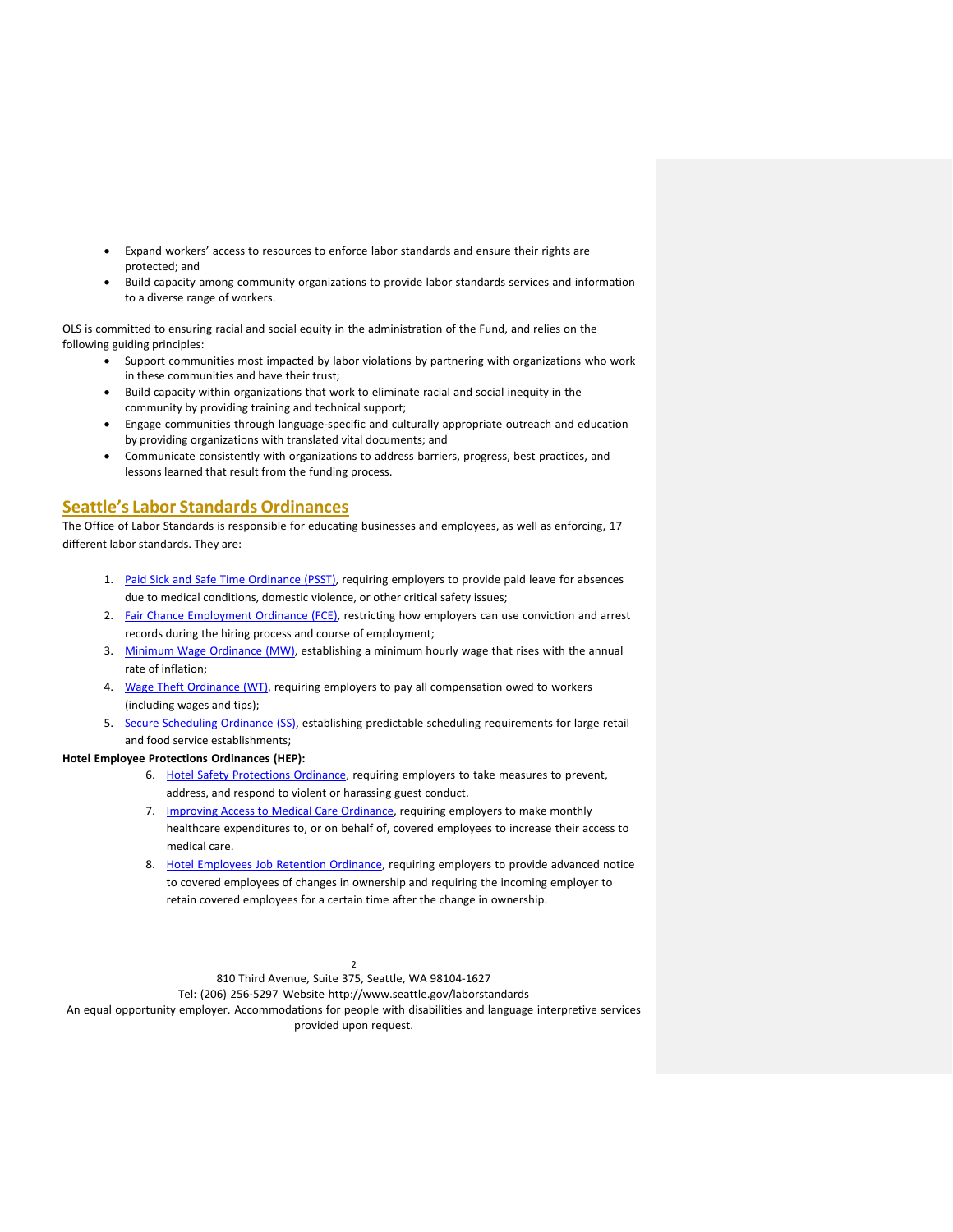- 9. Protecting Hotel Employees from Injury [Ordinance,](https://www.seattle.gov/laborstandards/ordinances/hotel-employee-protections/protecting-hotel-employees-from-injury-ordinance) restricting the workload of hourly employees who clean the guest rooms of a covered hotel or motel to reduce the frequency and occurrence of injuries associated with room cleaning.
- 10. Domestic Workers [Ordinance](https://www.seattle.gov/laborstandards/ordinances/domestic-workers) (DWO), establishing protections for independent contractors and employees who provide domestic services in and around the homes of thousands of Seattle families.
- 11. [Commuter](https://www.seattle.gov/laborstandards/ordinances/commuter-benefits) Benefits Ordinance (CBO), requiring employers to provide commuter benefits on a pretax basis.
- 12. [Independent](https://www.seattle.gov/laborstandards/ordinances/independent-contractor-protections-) Contractor Protections Ordinance (goes into effect September 2022), requiring hiring entities to provide independent contractors with disclosures prior to entering into a contract and at the time of payment and to provide timely payment.

#### **COVID-19 Gig Worker Protections Ordinances**

- 13. Gig Worker Paid Sick and Safe Time Ordinance [\(GWPSST\),](https://www.seattle.gov/laborstandards/ordinances/covid-19-gig-worker-protections-/gig-worker-paid-sick-and-safe-time-ordinance) temporarily providing paid sick leave for gig workers during the COVID-19 emergency.
- 14. [Gig Worker Premium Pay Ordinance \(GWPP\),](https://www.seattle.gov/laborstandards/ordinances/covid-19-gig-worker-protections-/gig-worker-premium-pay-ordinance) temporarily requiring Food Delivery Network Companies to pay gig workers amounts of premium pay for online orders that have a pick- up or drop-off point in Seattle during the COVID-19 emergency.
- 15. Grocery Employee Hazard Pay [Ordinance](https://www.seattle.gov/laborstandards/ordinances/grocery-employee-hazard-pay) (GEHP), temporarily requiring grocery businesses in Seattle to pay hazard pay to their employees during the COVID-19 emergency.

#### **Transportation Network Company Ordinances**

- 16. Driver [Deactivation](https://www.seattle.gov/laborstandards/ordinances/tnc-legislation/driver-deactivation-rights-ordinance) Rights Ordinance (DRC), providing TNC drivers with certain rights and protections when they have been deactivated from a TNC's platform.
- 17. [Transportation Network Company Minimum Compensation Ordinance](https://www.seattle.gov/laborstandards/ordinances/tnc-legislation/minimum-compensation-ordinance) (TNC), requiring TNCs like Uber and Lyft to provide a minimum guaranteed per-trip payment that is at least the equivalent of Seattle's large employer minimum wage plus compensation for reasonable expenses.

### **Request for Proposal (RFP)**

The next funding cycle will run for two years from 2022-2023. Total funds available for 2022 are \$1.5 million contingent upon approval by City Council. The same amount has been proposed for 2023 and is contingent upon approval by the City Council.

Organizations can apply individually or as part of a collaborative group with one organization as the lead. OLS encourages organizations to apply in the capacity that best fits their needs and helps achieve desired worker engagement goals. There will be no penalty or preference for either individual or collaborative applications. Below are a few suggestions for what we think make strong individual or collaborative applications.

A strong individual organization applying will:

- Have a clear vision of worker engagement goals;
- Have a comprehensive plan to meet worker engagement goals; and

3 810 Third Avenue, Suite 375, Seattle, WA 98104-1627

Tel: (206) 256-5297 Website <http://www.seattle.gov/laborstandards>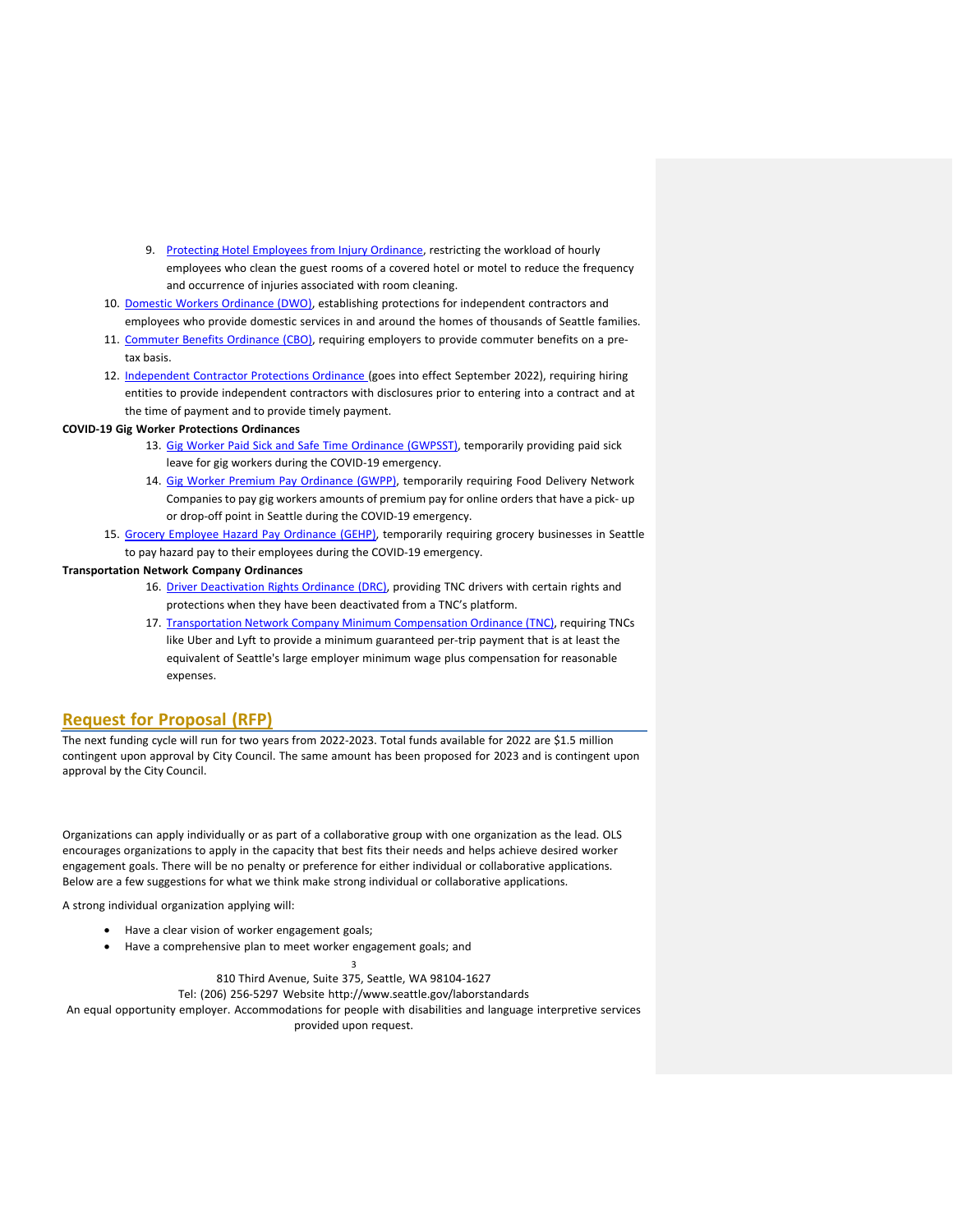• Have organizational infrastructure and staff capacity to submit reports, process invoices and have dedicated staff to complete work goals.

In addition to the above, a strong collaborative group applying will:

- Have 2-3 unifying reasons for why they are working together and have a clear vision for worker engagement to accomplish their goals;
- Have a lead organization that has the infrastructure and staff capacity to collect reports, disperse funds, and provide consistent training and technical support to other sub-contracting organizations as needed. We strongly encouraged the lead organization to have at least one dedicated staff to oversee this work and to ensure collective goals are reached; and
- Have a well-thought-out process for how the collaborative group will delegate and share work, disperse and receive payments, and hold each other accountable.

### **Statement of Need and Intent**

OLS partners with community organizations and collaboratives that prioritize race and social justice. OLS seeks proposals to increase worker understanding of Seattle labor standards, provide language-specific outreach and technical assistance, and build trust with low-income worker communities to access labor standards enforcement and complaint resolution throughout Seattle. Ideally, organizations will have experience or demonstrated ability in two or more of the below areas:

- Conducting outreach to low wage workers;
- Conducting outreach to BIPOC communities;
- Providing language-specific resources and materials when applicable;
- Providing labor standards training, counseling, referrals, or complaint resolution services to worker communities; and
- Supporting investigations and enforcement through activities such as identifying vulnerable workers and conducting trainings.

### **A. Application and Interview Requirements**

**Please note that OLS will not consider incomplete applications. Applications are due to, Megan Jackson, OLS Engagement Specialist, at [megan.jackson@seattle.gov](mailto:megan.jackson@seattle.gov) by October 7, 2021 at 5:00 pm PST. Please do not include brochures or letters of support with your application. Below are the application and interview requirements:**

- 1. Written Application
	- a. Cover Page (Attachment A).
		- i. For organizations applying as a collaborative, please submit one Cover Page per organization in the collaborative.
	- b. Application Questions (Attachment B).
	- i. If applying as a collaborative, please submit only one response for the collaborative.
	- c. Budget (Attachment C).

#### 4 810 Third Avenue, Suite 375, Seattle, WA 98104-1627

Tel: (206) 256-5297 Website <http://www.seattle.gov/laborstandards>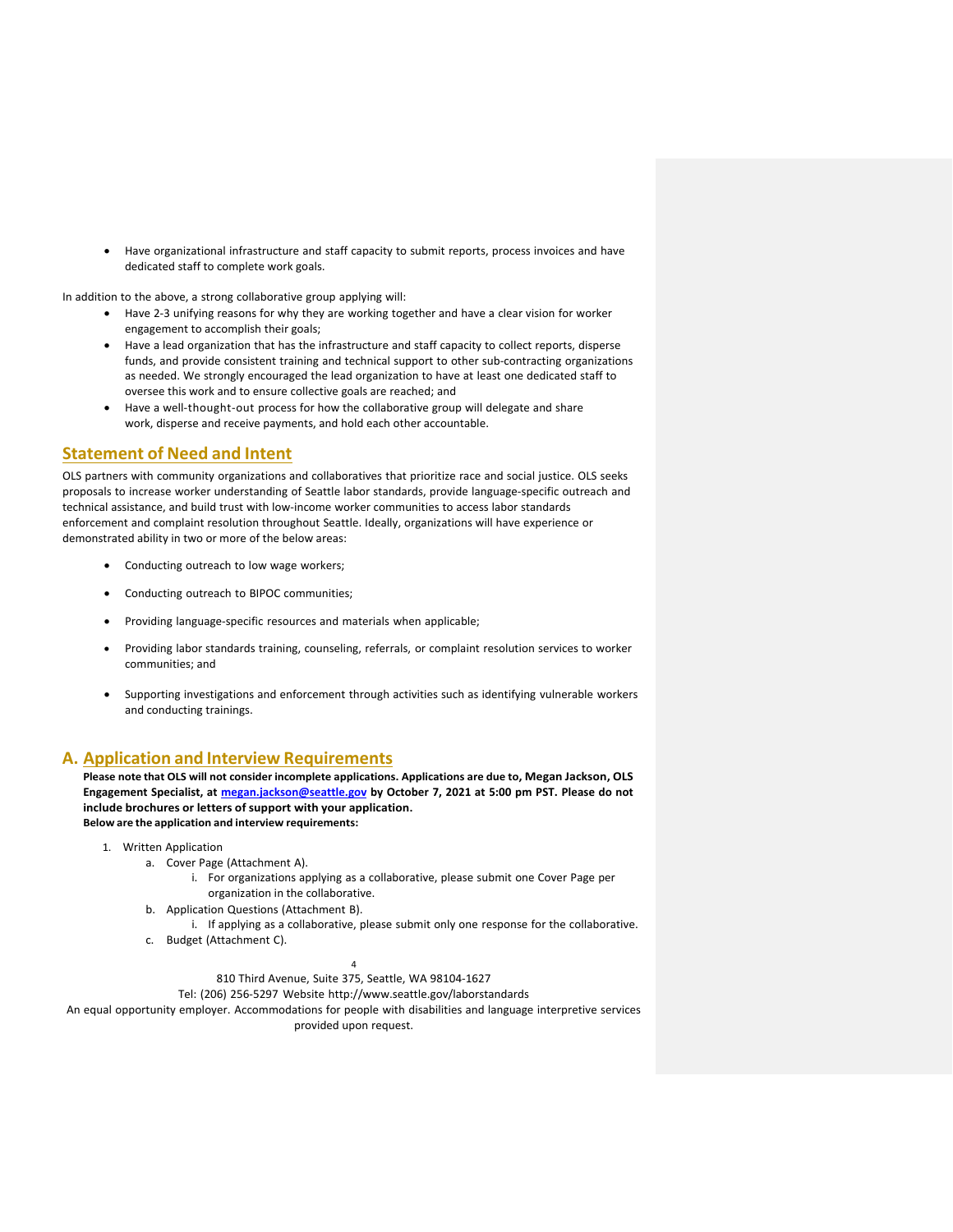- 2. Interview with the selection committee
	- a. Organizations must attend a 30-minute online interview with the selection committee to be scheduled from October 13-15 to answer questions provided in advance (Attachment D), as well as additional questions from the committee.
		- i. Interviews will be scheduled after your proposal is received. See calendar below for interview dates.
		- ii. Organizations with 3 or more collaborative members may request additional interview time.
		- iii. Organizations may request an interpreter. Additional time will be added to accommodate interpretation.
			- 1. Please include interpretation requests in the body of your submission email.

### **B. Reporting**

- a. In addition to agreed-upon services, recipients will be expected to provide the following reports. Please see Sample Reports for reference (Attachment E).
	- i. Monthly quantitative data report on workplan activities (Attachment E)
	- ii. Monthly verification reports for selected workplan activities agreed upon at contract negotiation. In 2021, worker trainings had additional verification reports (Attachment E)
	- iii. Quarterly narrative report to describe success and challenges (Attachment E)
	- iv. Organizations are encouraged to consider this reporting responsibility as a budgeted resource in proposals
- b. OLS will periodically conduct site visits and evaluate outreach materials, training methods, financial reporting, and related documents.

### **C. OLS Community Partner Commitment**

Because OLS is committed to partnership with community organizations, recipients will receive training and technical support on all ordinances. Should your organization hire new staff during the contract period, OLS will offer these trainings, as needed.

## **Contract Obligations & Relationship with OLS**

- 1. Recipients will provide the following to OLS
- a. Monthly reporting and invoicing for activities completed from scope of work. 2. Selected organizations will attend the following:
	- a. Quarterly COEF meetings attended by all community partners.
		- b. Check-ins with the contract manager as needed.
		- c. Quarterly trainings with OLS Investigators.

5 810 Third Avenue, Suite 375, Seattle, WA 98104-1627

Tel: (206) 256-5297 Website <http://www.seattle.gov/laborstandards>

An equal opportunity employer. Accommodations for people with disabilities and language interpretive services

provided upon request.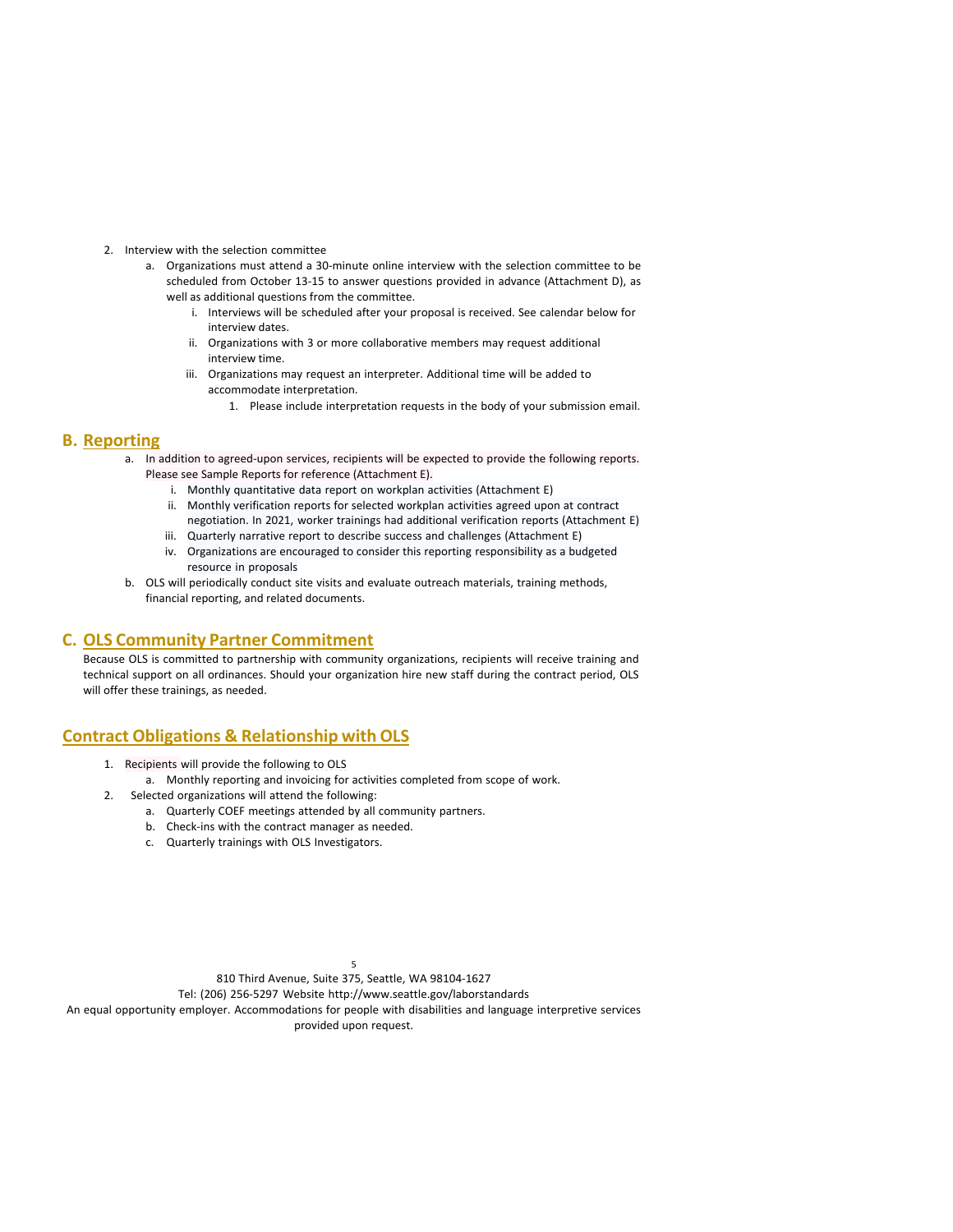- d. Trainings on existing ordinances and any new additions.
- e. Industry Cluster Outreach Meetings
	- (1) In 2021, COEF partners participated in 1-2 of the following Industry Cluster Groups held seven times throughout the year:
		- (a) App Based Drivers
		- (b) Domestic workers
		- (c) Restaurant and Retail workers
		- (d) Residential Construction workers
	- (2) 2022-2023 Industry Cluster group will be determined in the beginning of the contract.

#### Evaluation Criteria

OLS will review and evaluate proposals based on the following criteria:

- 3. Applicant(s) lead with a race and social justice framework in internal and external practices;
- 4. Applicant(s) has established connections with low-wage worker communities and can provide culturally relevant and language-specific support to worker populations as needed;
- 5. Applicant(s) demonstrates clear strategies for engaging with low-wage worker communities to increase workers' knowledge of their rights, awareness of how to file a complaint, and/or other ways to work with OLS;
- 6. Applicant(s) demonstrates successful experience educating worker populations on technical information (this can include, but is not limited to, Seattle's labor standards);
- 7. Applicant(s) has the organizational capacity (individually or as a collaborative), including the financial controls, to process and submit invoices and reports in a timely manner; and
- 8. Applicant will have a comprehensive plan to complete the scope(s) of work.

## **D. Submission Process and Deadlines**

All required documentation identified in this RFP must be **fully completed and received** electronically to Megan Jackson, OLS Engagement Specialist, at [megan.jackson@seattle.gov](mailto:megan.jackson@seattle.gov) by October 7, 2021 at 5:00 pm PST. Please review the timeline below for important dates and deadlines.

| Timeline and Important Deadlines: |                                                                                |  |
|-----------------------------------|--------------------------------------------------------------------------------|--|
| September 9, 2021                 | OLS distributes Request for Proposal                                           |  |
| September 15, 2021                | The 2022-2023 Community Outreach and Education Fund RFP Information            |  |
|                                   | Workshop will be held online September 15, 2021 at 1:00 pm PST. Attendees will |  |
|                                   | learn about purpose and goals of the fund and have the opportunity to network  |  |
|                                   | with other organizations. Please register for the workshop here:               |  |
|                                   | https://www.surveymonkey.com/r/COEF2022. Those who are unable to attend the    |  |
|                                   | training may view a recording on the Office of Labor Standards website.        |  |
|                                   |                                                                                |  |

6 810 Third Avenue, Suite 375, Seattle, WA 98104-1627

Tel: (206) 256-5297 Website <http://www.seattle.gov/laborstandards>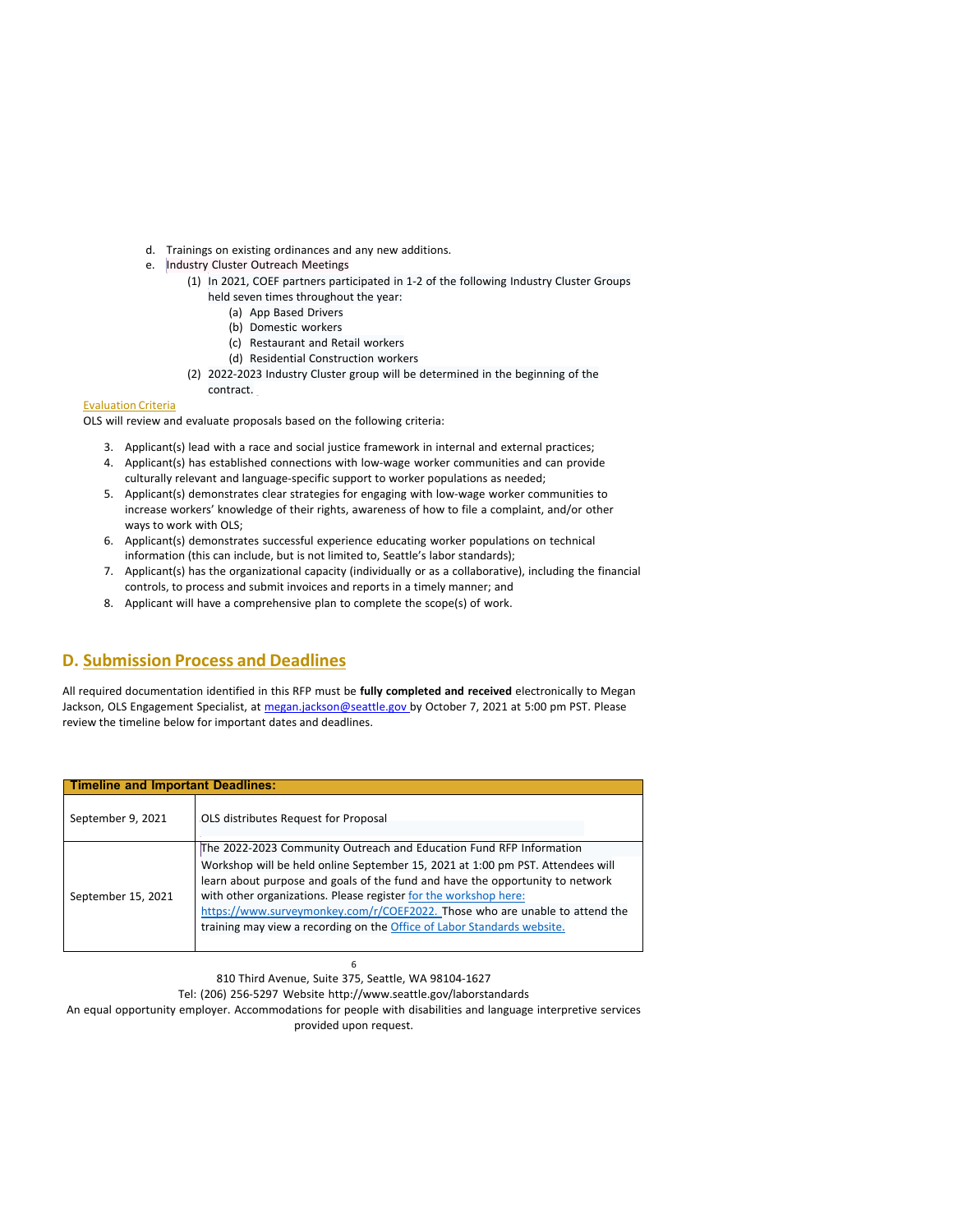|                               | Please submit requests for interpretation to Megan Jackson, Engagement Specialist,<br>at megan.jackson@seattle.gov or call (206) 256-5218 by September 13, 2021 at<br>5:00 pm PST.                                                                                                                                                                                                             |
|-------------------------------|------------------------------------------------------------------------------------------------------------------------------------------------------------------------------------------------------------------------------------------------------------------------------------------------------------------------------------------------------------------------------------------------|
|                               | *First time applicants are encouraged to view recorded trainings for Seattle labor<br>standards ordinances. Contact Megan Jackson, Engagement Specialist, at<br>megan.jackson@seattle.gov or call (206) 256-5218 for follow-up questions.                                                                                                                                                      |
|                               |                                                                                                                                                                                                                                                                                                                                                                                                |
| October 7, 2021               | <b>Proposals Due</b><br>Proposals must be received electronically by October 7, 2021 at 5:00 pm PST.<br>Applicants may submit proposals electronically using the subject line "Labor<br>Standards Community Outreach and Education Fund Proposal" to OLS at<br>megan.jackson@seattle.gov.<br>Once your proposal is received, OLS will contact your organization to schedule your<br>interview. |
| October 7, 2021               | Deadline to submit requests for language interpreter at interviews. Please include<br>your request in the proposal submission.                                                                                                                                                                                                                                                                 |
| October 13, 14, 15            | Interviews - time TBD.                                                                                                                                                                                                                                                                                                                                                                         |
| December<br>2021/January 2022 | OLS announces funding decisions.                                                                                                                                                                                                                                                                                                                                                               |
| January 2022                  | Organizations begin contract period for a 24-month term.                                                                                                                                                                                                                                                                                                                                       |

## **E. Contract Terms**

The selected fund recipients will execute a contract that identifies agreed-upon services and requires compliance with Seattle's civil rights and labor standards ordinances, including the Fair Employment Practices (SMC 14.04), Public Accommodations (SMC 14.06), Fair Contracting Practices (SMC 14.10), Paid Sick and Safe Time (SMC 14.16), Fair Chance Employment (SMC 14.17), Minimum Wage (SMC 14.19), Wage Theft (SMC 14.20), Secure Scheduling (SMC 14.22), Domestic Workers (SMC 14. 23), and Independent Contractor Protections (SMC 14.34), effective September 2022. Conduct made unlawful by these ordinances constitutes a breach of contract and may result in the imposition of damages and civil penalties.

OLS will provide thorough labor standards training to the leadership of organizations that participate as Fund recipients.

7 810 Third Avenue, Suite 375, Seattle, WA 98104-1627 Tel: (206) 256-5297 Website <http://www.seattle.gov/laborstandards> An equal opportunity employer. Accommodations for people with disabilities and language interpretive services provided upon request.